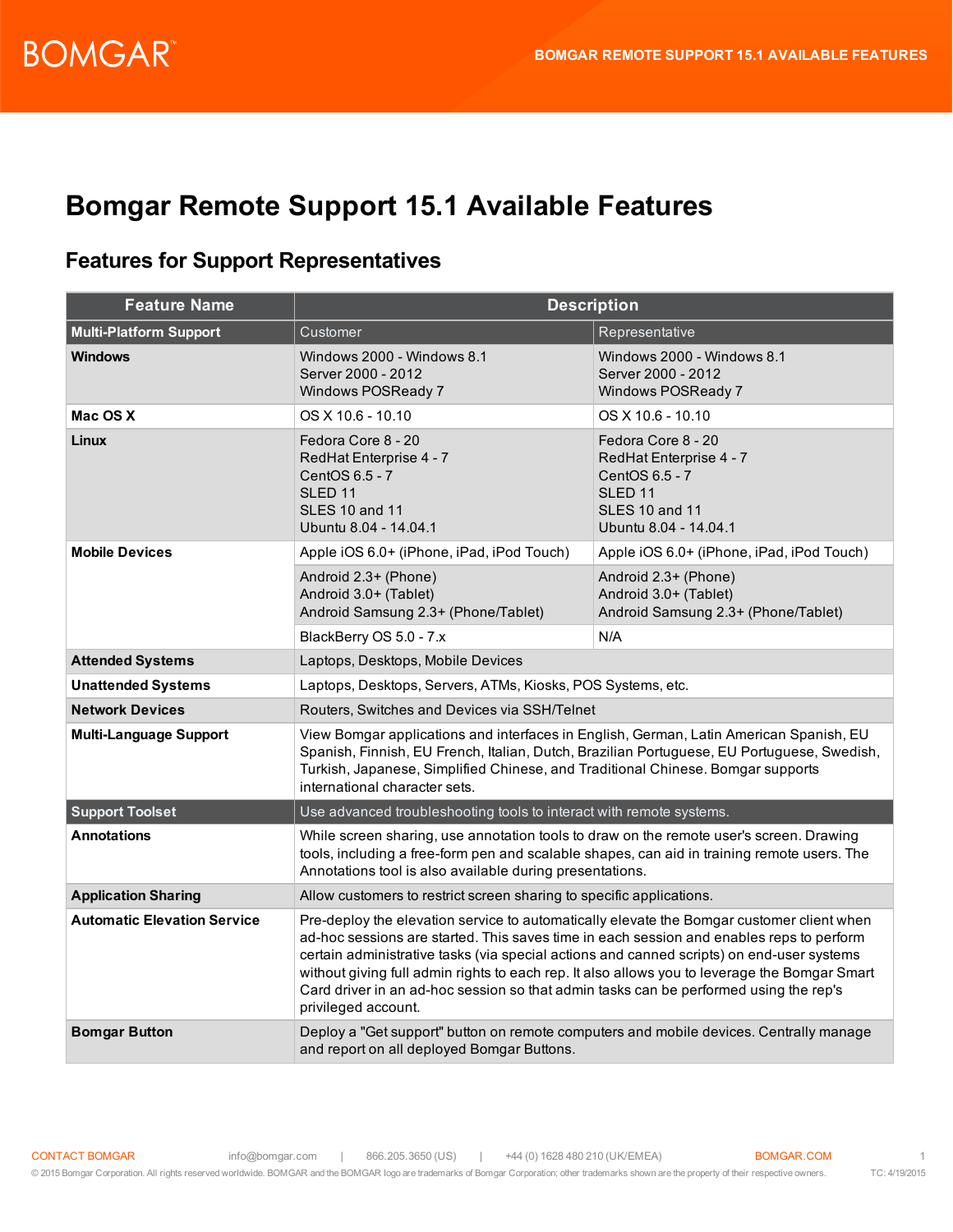| <b>Feature Name</b>                              | <b>Description</b>                                                                                                                                                                                                                                                                  |
|--------------------------------------------------|-------------------------------------------------------------------------------------------------------------------------------------------------------------------------------------------------------------------------------------------------------------------------------------|
| <b>Canned Scripts</b>                            | Use pre-written scripts from either the Command Shell interface or the Screen Sharing<br>interface, increasing session effectiveness.                                                                                                                                               |
| <b>Collaborative Browser Sharing</b>             | Use real-time interaction with remote customers by co-browsing the web without using a full-<br>support screen-sharing session.                                                                                                                                                     |
| <b>Command Shell</b>                             | Directly access the command shell for system diagnostics, network troubleshooting, or low-<br>bandwidth support, without screen sharing.                                                                                                                                            |
| <b>Custom Link</b>                               | From within a session, click a button to open your browser to an associated CRM record or<br>help desk ticket.                                                                                                                                                                      |
| <b>Custom Special Actions</b>                    | Create representative console special action shortcuts for tasks specific to your environment,<br>streamlining the effort for your team to complete repetitive tasks.                                                                                                               |
| <b>Customizable Rep Notifications</b>            | Granularly configure which events trigger alerts in the representative console and upload<br>custom audio files.                                                                                                                                                                    |
| <b>Elevate Customer Client</b>                   | Elevate the customer client to have administrative rights. Special actions can be run in the<br>current user context or in system context.                                                                                                                                          |
| <b>Embedded Bomgar Button</b>                    | Embed a Bomgar Button within applications deployed throughout your enterprise, giving your<br>customers direct, streamlined access to remote support sessions.                                                                                                                      |
| <b>File Transfer</b>                             | Transfer files to and from the remote file system.                                                                                                                                                                                                                                  |
| Intel <sup>®</sup> vPro                          | Gain in-depth control of remote systems, using Intel® vPro features such as BIOS access,<br>IDE-R, remote KVM, and remote power options.                                                                                                                                            |
| <b>Multi-Monitor Support</b>                     | View multiple monitors on the remote desktop.                                                                                                                                                                                                                                       |
| <b>Multi-Session Support</b>                     | Run multiple simultaneous support sessions.                                                                                                                                                                                                                                         |
| Reboot/Auto-Reconnect <sup>1</sup>               | Reboot and automatically reconnect to the remote computer. The end-user can specify login<br>credentials.                                                                                                                                                                           |
| <b>Remote Registry Editor</b>                    | Access and edit the remote Windows registry without requiring screen sharing.                                                                                                                                                                                                       |
| <b>Remote Screenshot</b>                         | Capture a screenshot of the remote system.                                                                                                                                                                                                                                          |
| <b>Representative Console</b>                    | Support remote computers, systems, and mobile devices through an interface designed<br>specifically for support professionals and equipped with troubleshooting tools.                                                                                                              |
| <b>Restrict End-User Interaction<sup>2</sup></b> | Disable the end-user's mouse and keyboard input to avoid customer interference. Account<br>permissions determine whether the customer can or cannot see the screen while you are<br>working.                                                                                        |
| <b>Session Notes</b>                             | Enter notes about support interactions. Session notes are accessible to collaborating<br>representatives and appear in session reports.                                                                                                                                             |
| <b>Scripts</b>                                   | Run custom command shell scripts to perform common processes.                                                                                                                                                                                                                       |
| <b>Smart Card Support</b>                        | In a support session, use authentication credentials contained on a smart card that physically<br>resides on the representative's system. You must start the session using an elevated Jump<br>Client, a Jumpoint, a local network Jump, or the Bomgar automatic elevation service. |
| <b>SMS Session Start</b>                         | Send a session key via SMS to begin a remote support session with a mobile device.                                                                                                                                                                                                  |
| <b>Special Actions</b>                           | Access common actions such as Registry Editor, Event Viewer, System Restore, etc. Perform<br>actions in User or System context.                                                                                                                                                     |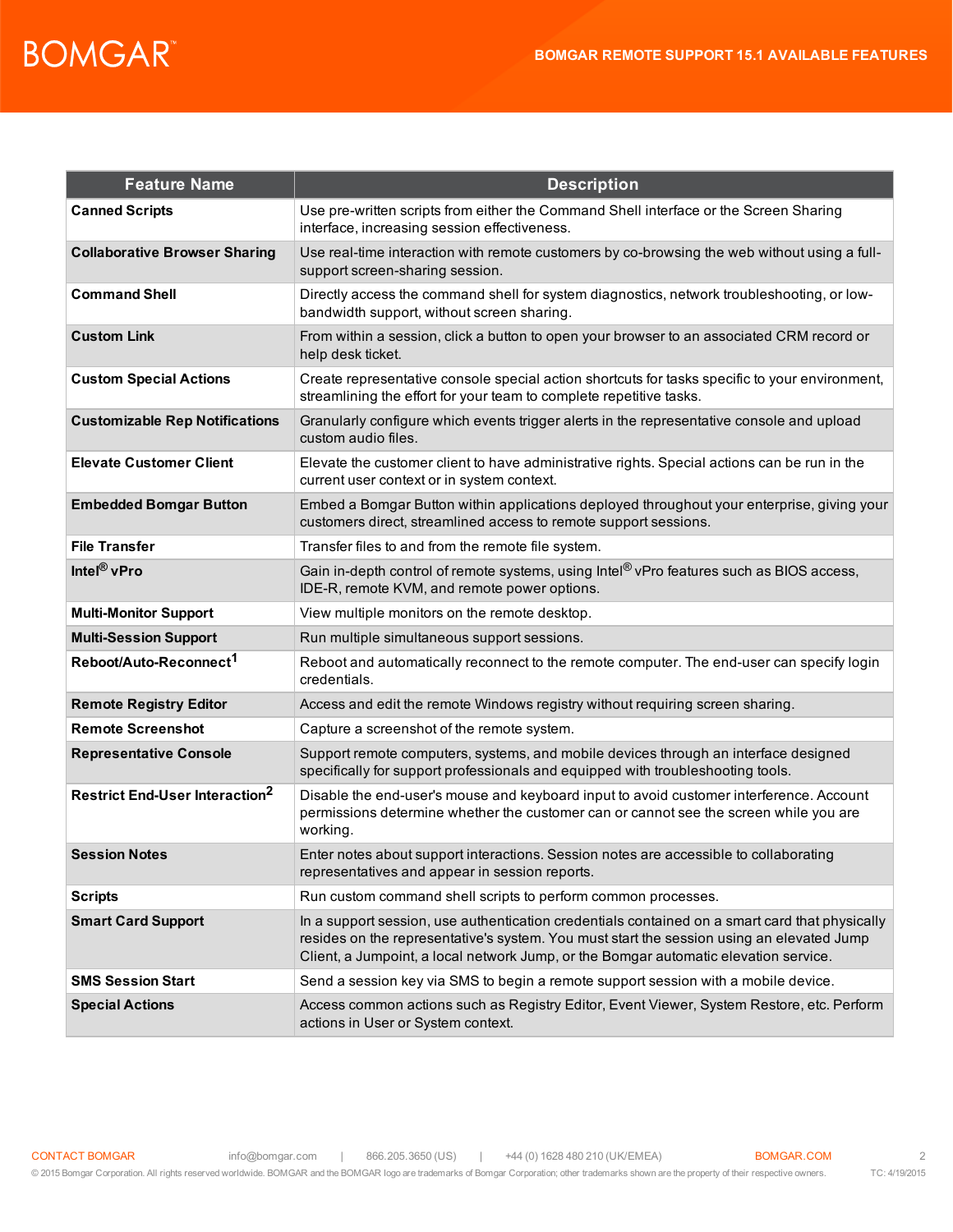| <b>Feature Name</b>                                 | <b>Description</b>                                                                                                                                                                                                                                                                                                                                                                           |
|-----------------------------------------------------|----------------------------------------------------------------------------------------------------------------------------------------------------------------------------------------------------------------------------------------------------------------------------------------------------------------------------------------------------------------------------------------------|
| <b>System Generated Email Invites</b><br><b>New</b> | Leverage the powerful Bomgar support session invitation email feature by sending email<br>either through the representative's local email account or directly from a central email<br>address. Even representatives without email access or representatives with enterprise email<br>policy restrictions can send session emails.                                                            |
| <b>System Information</b>                           | View in-depth system information in an easily navigable interface. Interact with services and<br>processes and uninstall software without requiring screen sharing.                                                                                                                                                                                                                          |
| <b>Training &amp; Presentation</b>                  | Give presentations to multiple attendees. In a support session, use Show My Screen to share<br>your desktop with your customer.                                                                                                                                                                                                                                                              |
| <b>View or Control</b>                              | View or control remote computers, servers and mobile devices.                                                                                                                                                                                                                                                                                                                                |
| <b>Virtual Pointer</b>                              | Display a pointer on the customer's screen, even in view-only mode.                                                                                                                                                                                                                                                                                                                          |
| <b>Wake-on-LAN</b>                                  | Remotely support computers, even when they are turned off. Send Wake-on-LAN packets to<br>a Jump Client host to turn on that computer, if the capability is enabled on the computer and<br>its network.                                                                                                                                                                                      |
| <b>Collaboration</b>                                | Work with other representatives and experts to resolve support cases.                                                                                                                                                                                                                                                                                                                        |
| <b>Access Sponsor</b>                               | Request a sponsor to elevate your permissions on the remote system by joining the session<br>to enter credentials on your behalf.                                                                                                                                                                                                                                                            |
| <b>Embassy</b>                                      | When supporting products or services provided by a third-party vendor, utilize the vendor's<br>support resources.                                                                                                                                                                                                                                                                            |
| Equilibrium                                         | Receive support session assignments based on comparative idle time and session load.<br>Prioritize session routing automatically based on the areas of expertise covered by your<br>representatives. By matching an issue to a skill set, you can prioritize the routing of support<br>sessions to the best equipped representatives instead of merely the next available<br>representative. |
| <b>Extended Availability</b>                        | Representatives can be in notification mode. If invited to share a session, you will receive an<br>email notification.                                                                                                                                                                                                                                                                       |
| <b>Intelligent Collaboration</b>                    | Resolve issues more effectively by quickly engaging support collaboration with additional<br>representatives based upon both their skill-sets and their availability.                                                                                                                                                                                                                        |
| Queues                                              | Accept support requests from team queues or a general queue. Your personal queue<br>contains both your active and pending sessions.                                                                                                                                                                                                                                                          |
| <b>Rep Invite</b>                                   | Invite anyone – internal or external – into a shared session with one-time, limited access.                                                                                                                                                                                                                                                                                                  |
| <b>Rep-to-Rep Screen Sharing</b>                    | Collaborate with other representatives by instantly sharing your screen with a team member.                                                                                                                                                                                                                                                                                                  |
| <b>Session Sharing &amp; Transfer</b>               | Collaborate with other representatives by sharing a session, or transfer a session to another<br>representative or team.                                                                                                                                                                                                                                                                     |
| <b>Support Teams</b>                                | Collaborate with other representatives who share similar skill sets or areas of expertise.<br>Based on issue type or severity, a support request may be routed to a team specialized to<br>handle such problems.                                                                                                                                                                             |
| <b>Jump Technology</b>                              | Access unattended remote desktops, servers, and other systems.                                                                                                                                                                                                                                                                                                                               |
| <b>Jump Client</b>                                  | Access any Windows, Mac, or Linux system. Add password-protection for security. Centrally<br>manage and report on all deployed Jump Clients.                                                                                                                                                                                                                                                 |
| <b>Scripted Jump</b>                                | Automatically initiate a remote support session from an external program by launching a<br>Jump Client on a remote computer.                                                                                                                                                                                                                                                                 |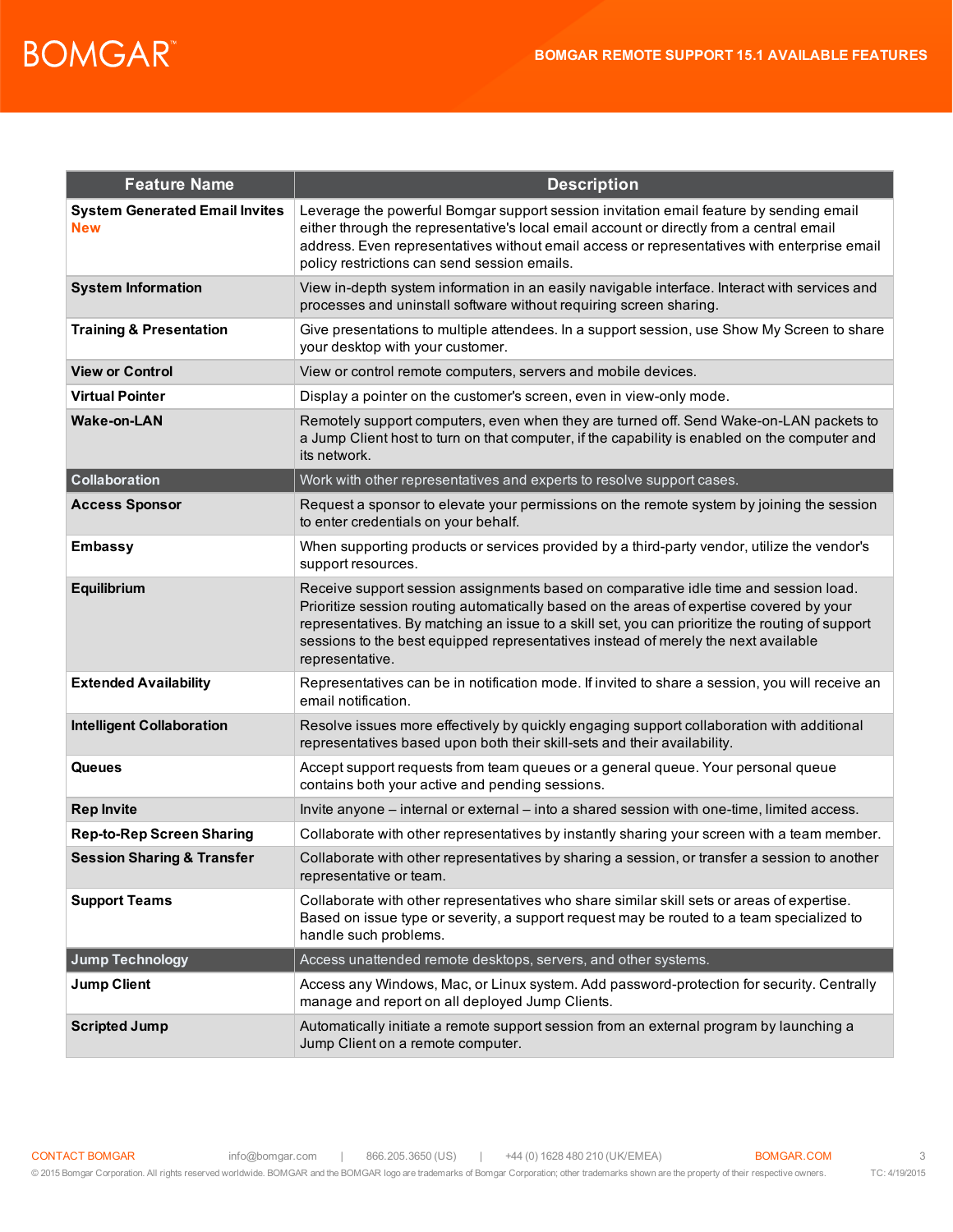| <b>Feature Name</b>                                                  | <b>Description</b>                                                                                                                                                                                                     |
|----------------------------------------------------------------------|------------------------------------------------------------------------------------------------------------------------------------------------------------------------------------------------------------------------|
| Jumpoint                                                             | Access unattended Windows systems on a network, with no pre-installed client. Connect<br>through proxy servers by storing credentials.                                                                                 |
| <b>Jump Zone Proxy</b>                                               | Use a Jumpoint as a proxy to access systems on a remote network that do not have a native<br>internet connection.                                                                                                      |
| <b>Microsoft Remote Desktop</b><br><b>Protocol (RDP) Integration</b> | Conduct remote desktop protocol (RDP) sessions through Bomgar, with no configuration of<br>endpoints required. Representatives can collaborate in sessions, and sessions can be<br>automatically audited and recorded. |
| <b>Shell Jump</b>                                                    | Connect to SSH/telnet-enabled network devices through a deployed Jumpoint.                                                                                                                                             |
| <b>Chat and Messaging</b>                                            | Communicate easily with customers and other support personnel.                                                                                                                                                         |
| <b>Click-to-Chat</b>                                                 | Start support sessions with web-based chat, requiring no customer download. Sessions can<br>be elevated if deeper support is needed.                                                                                   |
| <b>Customer Client</b>                                               | Chat with customers during both support and training sessions.                                                                                                                                                         |
| <b>Canned Messages</b>                                               | Access a library of chat responses to common questions.                                                                                                                                                                |
| <b>Nudge Customer Client</b>                                         | Send audible and visual alerts through the customer client when end-user interaction is<br>needed.                                                                                                                     |
| <b>Spell Check</b>                                                   | Catch misspellings and view suggested corrections.                                                                                                                                                                     |
| <b>URL/File Push</b>                                                 | Push a URL through the chat interface to launch a browser on the remote computer. Pushing<br>a file through the chat interface prompts the customer to accept the download.                                            |
| <b>Team Chat</b>                                                     | Chat with all representatives on a team or with an individual.                                                                                                                                                         |

*Features for Remote Support Representatives*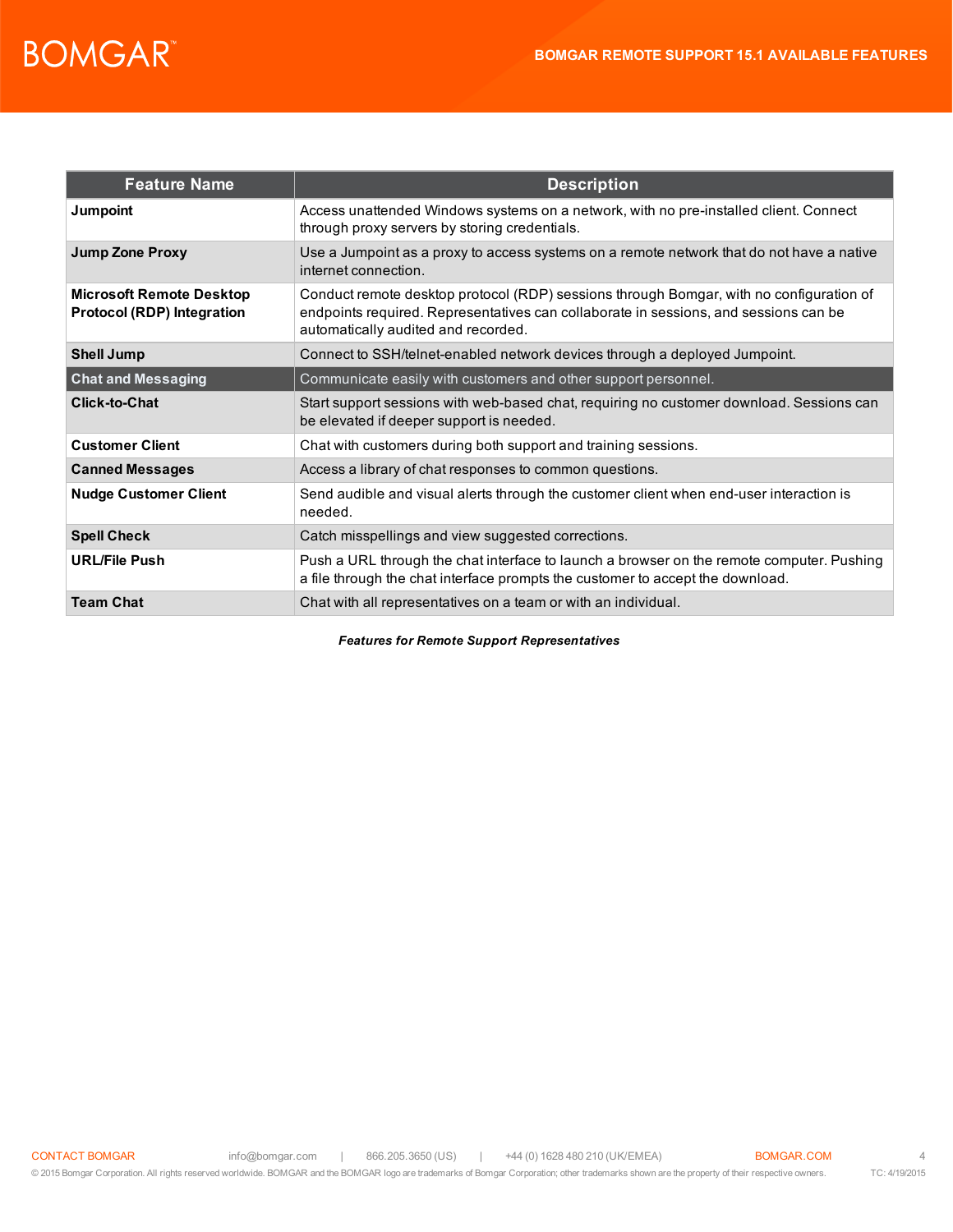### **Features for Support Managers**

| <b>Feature</b>                           | <b>Description</b>                                                                                                                                                                                                                                                                                       |
|------------------------------------------|----------------------------------------------------------------------------------------------------------------------------------------------------------------------------------------------------------------------------------------------------------------------------------------------------------|
| <b>Support Portal</b>                    | Define and automate customer interaction.                                                                                                                                                                                                                                                                |
| <b>Agreements/Messages</b>               | Customize messages for each portal. Options include: Customer Legal Agreement, Customer<br>Greeting, On Hold Message, Orphaned Session Message, and Redirect URL.                                                                                                                                        |
| <b>Bomgar Button</b>                     | Customize Bomgar's single-click "Get support" icon.                                                                                                                                                                                                                                                      |
| <b>Click-to-Chat</b>                     | Brand Bomgar's no-download, web-based chat option.                                                                                                                                                                                                                                                       |
| <b>Connection Options</b>                | Define how sessions begin for each portal: Representative List, Presentation List, Session<br>Keys, Issue Submission, Click-to-Chat.                                                                                                                                                                     |
| <b>Customer Client</b>                   | Customize the branding and behavior of the Bomgar customer client, which is used by<br>customers in remote sessions.                                                                                                                                                                                     |
| <b>Exit Surveys</b>                      | Monitor customer satisfaction, and require representative comments on support sessions.                                                                                                                                                                                                                  |
| <b>HTML Template</b>                     | Edit the HTML of the public site, uploading linked files to the file store.                                                                                                                                                                                                                              |
| <b>Apple iOS Configuration Profiles</b>  | Offer public or private, administrator-configured profiles to Apple iOS device users.                                                                                                                                                                                                                    |
| <b>Customer Downloads</b>                | Provide links for the customer to download the chat transcript and a video of the screen<br>sharing session.                                                                                                                                                                                             |
| <b>Customer Notices</b>                  | Post important notifications to the top of your support portal, additionally pushing these<br>messages to all active customer clients.                                                                                                                                                                   |
| <b>Embedded Bomgar Button</b>            | Embed a Bomgar Button within applications deployed throughout your enterprise, giving your<br>customers direct, streamlined access to remote support sessions.                                                                                                                                           |
| <b>Feedback to Customers in</b><br>Queue | Provide real-time status updates to waiting customers, informing them of their position in<br>queue and the estimated wait time.                                                                                                                                                                         |
| <b>Multi-Language Support</b>            | View Bomgar applications and interfaces in English, German, Latin American Spanish, EU<br>Spanish, Finnish, EU French, Italian, Dutch, Brazilian Portuguese, EU Portuguese, Swedish,<br>Turkish, Japanese, Simplified Chinese, and Traditional Chinese. Bomgar supports<br>international character sets. |
| <b>Post-Session Redirect</b>             | Define a URL to automatically open when a customer exits a session.                                                                                                                                                                                                                                      |
| <b>Support Workflow New</b>              | Use the representative survey to create detailed workflows, allowing representatives to<br>complete the survey and follow up on steps provided by the administrator while the session is<br>live.                                                                                                        |
| <b>User Management</b>                   | Centrally manage users and groups.                                                                                                                                                                                                                                                                       |
| <b>Access Sponsor</b>                    | Allow a lower tier representative to gain elevated privileges by requesting a sponsor to join<br>the session to enter credentials on his or her behalf.                                                                                                                                                  |
| <b>Administrative Dashboard</b>          | Oversee team support activity, monitor representatives' sessions or desktops, and take over<br>or transfer sessions owned by someone else. See which team members are available to take<br>sessions, are idle, are busy, or have session assignment disabled.                                            |
| <b>Configurable Login Banner</b>         | Configure a banner to display before users can log into either the /login interface or the<br>/appliance interface. If the banner is enabled, then users attempting to access either /login or<br>/appliance must agree to the rules and restrictions you specify before being allowed to log in.        |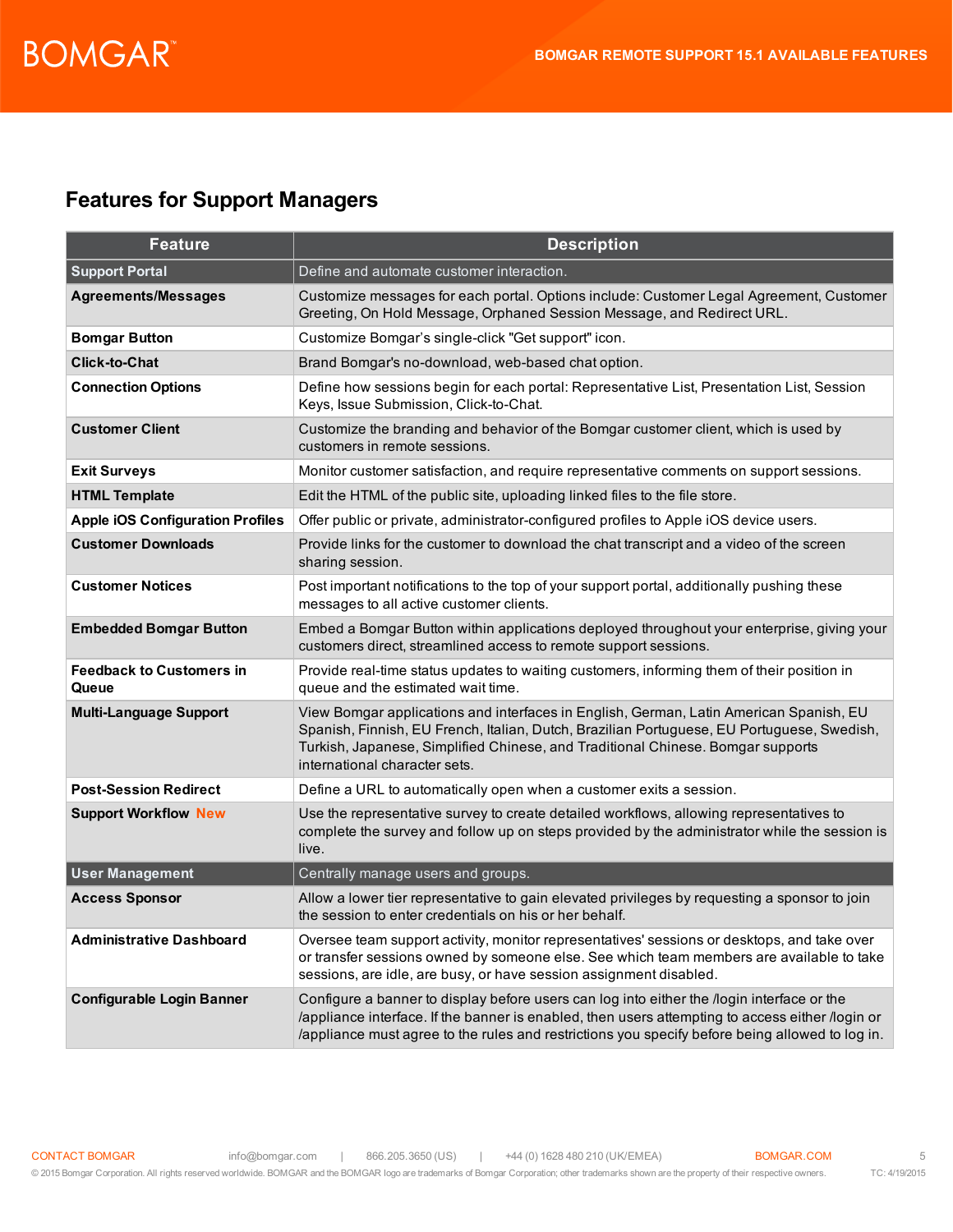| <b>Feature</b>                                          | <b>Description</b>                                                                                                                                                                                                                                                                                                                                                                                                   |
|---------------------------------------------------------|----------------------------------------------------------------------------------------------------------------------------------------------------------------------------------------------------------------------------------------------------------------------------------------------------------------------------------------------------------------------------------------------------------------------|
| <b>Delegated Password</b><br><b>Administration</b>      | Delegate the task of resetting local users' passwords to privileged users, without also<br>granting full administrator permissions.                                                                                                                                                                                                                                                                                  |
| <b>Embassy (External Support</b><br>Teams)              | Grant limited access to teams of vendors to receive support or utilize vendors' resources in<br>support calls.                                                                                                                                                                                                                                                                                                       |
| <b>Extractable Rep Console</b>                          | Download a mass-deployable representative console to distribute to representatives prior to<br>or in parallel with upgrading the Bomgar Appliance.                                                                                                                                                                                                                                                                   |
| <b>Group Policies</b>                                   | Define Bomgar user account permissions for entire groups of users.                                                                                                                                                                                                                                                                                                                                                   |
| <b>Group Policy Template</b>                            | Copy an existing group policy to create a new policy with similar members and permissions.<br>You also can export a group policy and import those permissions into a policy on another<br>site.                                                                                                                                                                                                                      |
| <b>Inactive Session Timeout</b>                         | Remove an idle representative from a support session after a specified time of inactivity.                                                                                                                                                                                                                                                                                                                           |
| <b>License Monitoring</b>                               | Receive email alerts on license usage.                                                                                                                                                                                                                                                                                                                                                                               |
| <b>License Pools New</b>                                | License pools provide expanded flexibility to license management. Configure pools to reflect<br>the structure of your support organization and ensure that each pool has the exact licenses to<br>which it is entitled.                                                                                                                                                                                              |
| <b>Message Broadcast</b>                                | Send a pop-up message to all logged-in support representatives.                                                                                                                                                                                                                                                                                                                                                      |
| <b>Multiple /appliance User</b><br><b>Accounts</b>      | Create multiple user accounts for the /appliance interface. Set rules regarding account<br>lockouts and password requirements.                                                                                                                                                                                                                                                                                       |
| <b>Post Session Lock</b>                                | Set the customer client to automatically log the end-user out of the remote Windows computer<br>when an elevated support session ends.                                                                                                                                                                                                                                                                               |
| <b>Rep Console Device Verification</b>                  | Enforce the networks on which your representative consoles may be used, or require multi-<br>factor authentication to log into the representative console.                                                                                                                                                                                                                                                           |
| <b>Rep Invite</b>                                       | Create profiles so that representatives can invite anyone – internal or external – into a shared<br>session with one-time, limited access.                                                                                                                                                                                                                                                                           |
| <b>Rep Login Schedule</b>                               | Exert control over access to the representative console, restricting when representatives can<br>be logged into the representative console.                                                                                                                                                                                                                                                                          |
| <b>Restrict Rep Access to</b><br><b>Customer Client</b> | To strengthen security, prevent representatives from interacting with the customer client while<br>screen sharing.                                                                                                                                                                                                                                                                                                   |
| <b>Separate Display Names for</b><br><b>Reps</b>        | Protect representatives' privacy by allowing them to set two display names - one for internal<br>use and one for external use.                                                                                                                                                                                                                                                                                       |
| <b>Session Permission Policies</b>                      | Customize support session security permissions to fit specific support scenarios, not just<br>specific representatives. You can change the permissions allowed in a support session<br>based on the support portal the customer came through or even the specific endpoint being<br>supported. Session permission policies provide flexibility in building the security model for<br>each specific support scenario. |
| <b>Support Teams</b>                                    | Create support teams based on skill set or experience level.                                                                                                                                                                                                                                                                                                                                                         |
| <b>Team Collaboration</b>                               | Define how multiple teams may interact.                                                                                                                                                                                                                                                                                                                                                                              |
| <b>User Accounts</b>                                    | Create an unlimited number of named rep accounts.                                                                                                                                                                                                                                                                                                                                                                    |
| <b>User Account Details Reporting</b>                   | Export account information about your representatives for auditing purposes.                                                                                                                                                                                                                                                                                                                                         |
| <b>User Collaboration</b>                               | Define support session sharing and transfer options.                                                                                                                                                                                                                                                                                                                                                                 |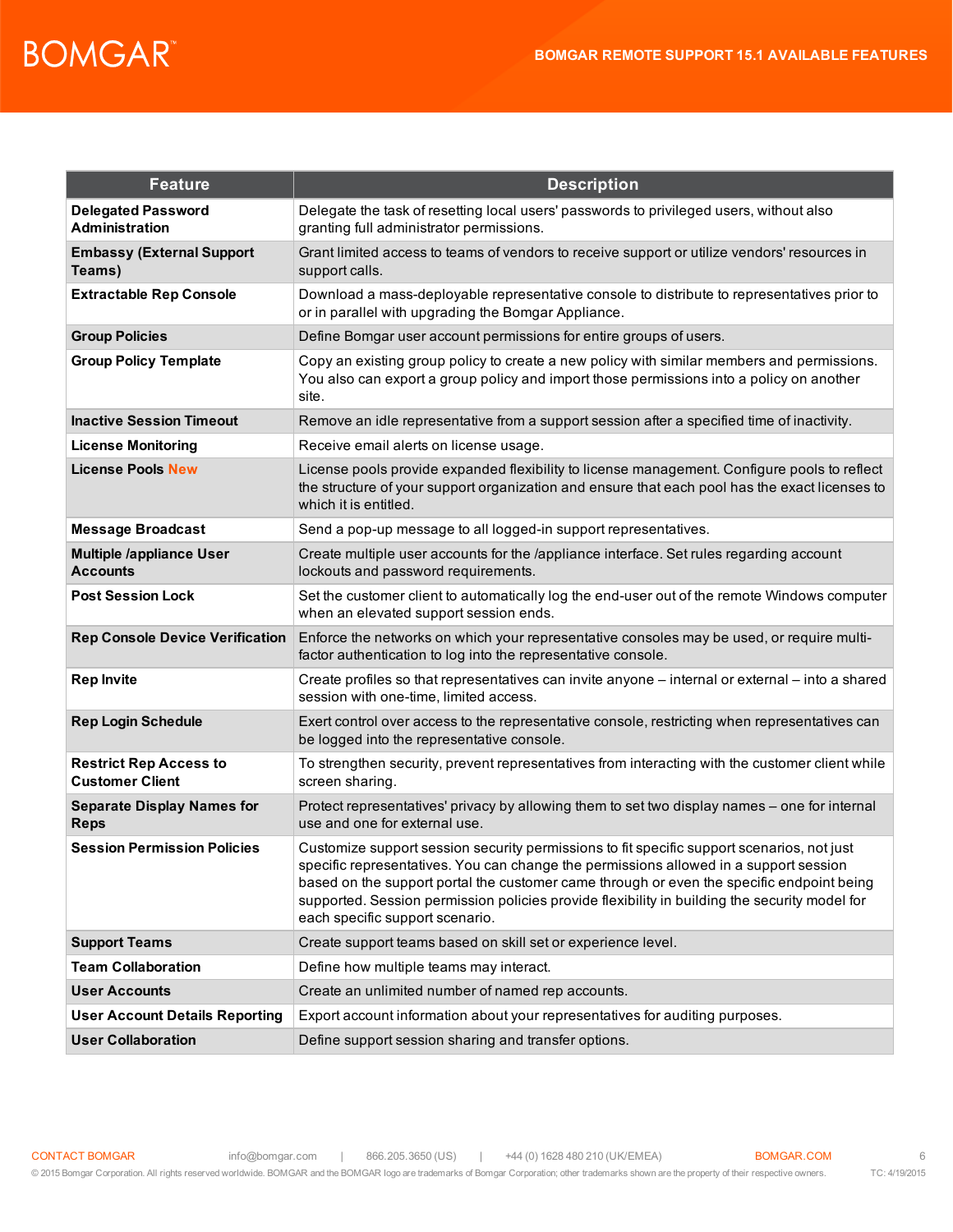| <b>Feature</b>                                    | <b>Description</b>                                                                                                                                                                                                                                                                                           |
|---------------------------------------------------|--------------------------------------------------------------------------------------------------------------------------------------------------------------------------------------------------------------------------------------------------------------------------------------------------------------|
| <b>Routing Automation</b>                         | Automate routing of support requests, and balance support load.                                                                                                                                                                                                                                              |
| <b>Automatic Session Distribution</b>             | Quickly and effectively route support sessions to the most appropriately skilled<br>representative.                                                                                                                                                                                                          |
| Equilibrium                                       | Receive support session assignments based on comparative idle time and session load.<br>Prioritize session routing automatically based on the areas of expertise covered by your<br>representatives. Alert representatives of sessions with high wait times or route overdue<br>sessions to overflow queues. |
| <b>Intelligent Collaboration</b>                  | Resolve issues more effectively by quickly engaging support collaboration with additional<br>representatives based upon both their skill-sets and their availability.                                                                                                                                        |
| <b>Issue Submission</b>                           | Implement issue submission on your public site to direct support requests to the team<br>designated to handle the selected issue.                                                                                                                                                                            |
| <b>Persistent Queue</b>                           | Allow queues to be available for customer sessions to start even when no representatives are<br>available. This provides additional flexibility for custom session routing management.                                                                                                                       |
| Queues                                            | Assign issues to support teams so that customers facing a particular type of problem will be<br>routed to the correct team queue.                                                                                                                                                                            |
| <b>Support Toolset</b>                            | Equip your support representatives on a user, team, or site basis.                                                                                                                                                                                                                                           |
| <b>Representative Permissions</b>                 | Restrict or enable toolset components (ex., View or Control, File Transfer, System Information,<br>Reboot, etc.)                                                                                                                                                                                             |
| <b>Centralized Rep Console</b><br><b>Settings</b> | Define the representative console settings for your entire help desk. Enforce settings to<br>ensure a consistent support experience.                                                                                                                                                                         |
| <b>Jump Technology</b>                            | Define rules for remote access to unattended systems.                                                                                                                                                                                                                                                        |
|                                                   | Set expiration dates for Jumpoints.                                                                                                                                                                                                                                                                          |
| <b>Canned Messages</b>                            | Store responses to common questions to help representatives be more efficient and<br>consistent while chatting with customers.                                                                                                                                                                               |
| <b>Scripts</b>                                    | Create command shell scripts for representatives to use during sessions, increasing<br>efficiency by automating common processes.                                                                                                                                                                            |
| <b>Reports</b>                                    | Report on all session activity; customize, filter and export reports.                                                                                                                                                                                                                                        |
| <b>Reporting Permissions</b>                      | Manage each user's reporting privileges.                                                                                                                                                                                                                                                                     |
| <b>Support Session Reports</b>                    | View details of each support session, including a complete chat transcript, permissions<br>requested, and files transferred.                                                                                                                                                                                 |
| <b>Session Recording Videos</b>                   | Record annotated videos of support sessions, show my screen sessions, command shell<br>sessions, and presentations.                                                                                                                                                                                          |
| <b>Support Summary Reports</b>                    | See an overview of support activity over time, categorized by representative, team, or public<br>site.                                                                                                                                                                                                       |
| <b>Exit Survey Reports</b>                        | Monitor customer and representative surveys.                                                                                                                                                                                                                                                                 |
| <b>Team and Embassy Reports</b>                   | View details of activity within a team or embassy, including login and logout times, team<br>chats, and files shared.                                                                                                                                                                                        |
| <b>License Usage Reports</b>                      | Run reports to view peak usage of Bomgar licenses.                                                                                                                                                                                                                                                           |

*Features for Support Managers*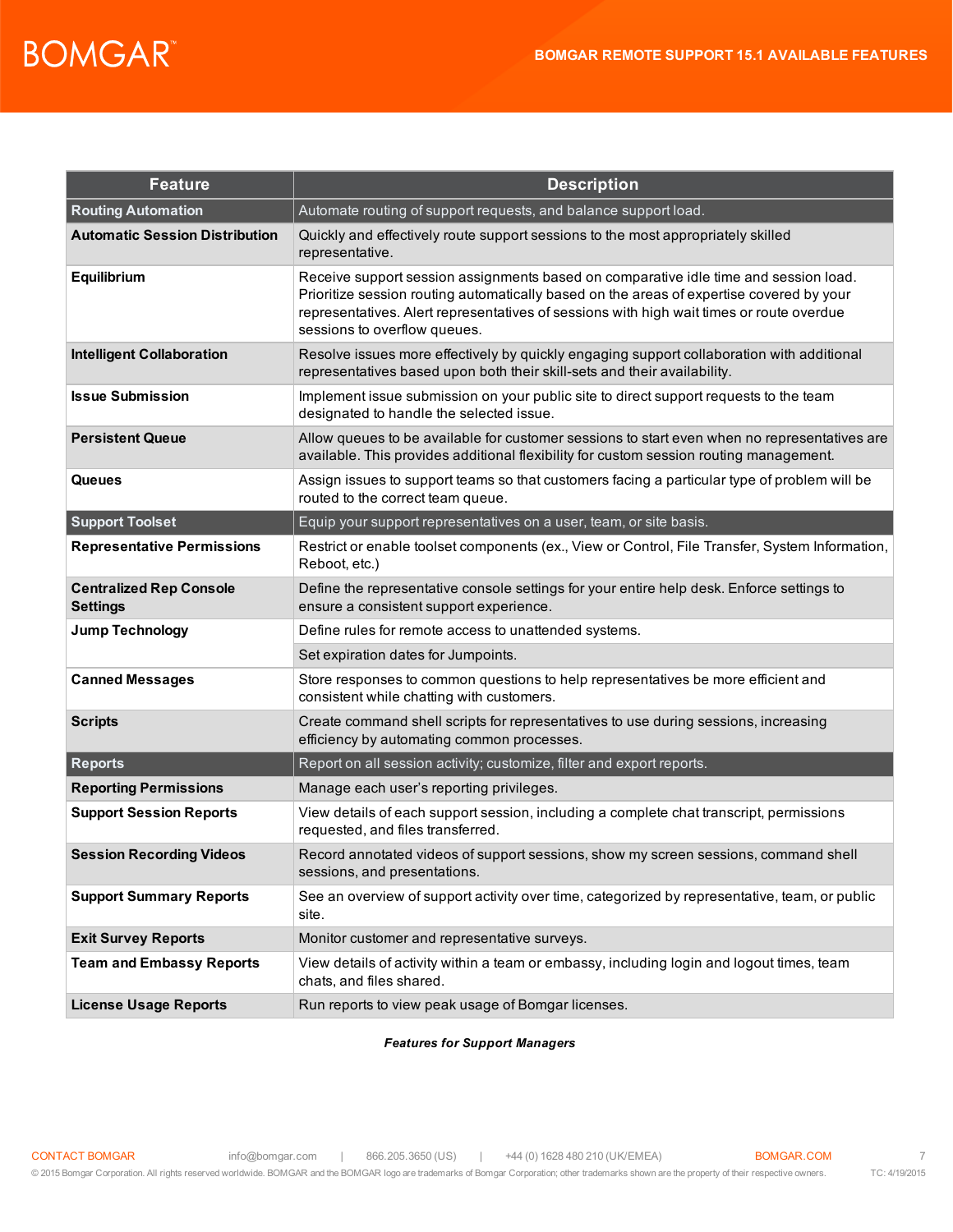### **Features for System Administrators**

| <b>Feature</b>                                            | <b>Description</b>                                                                                                                                                                                                                                                                                                                                                                                           |
|-----------------------------------------------------------|--------------------------------------------------------------------------------------------------------------------------------------------------------------------------------------------------------------------------------------------------------------------------------------------------------------------------------------------------------------------------------------------------------------|
| <b>Mass Deployment</b>                                    | Install Bomgar applications on multiple systems simultaneously                                                                                                                                                                                                                                                                                                                                               |
| <b>BES-Deployable Bomgar Buttons</b>                      | Mass deploy Bomgar Buttons on BlackBerry® Smartphones via the BlackBerry® Enterprise<br>Server (BES).                                                                                                                                                                                                                                                                                                        |
| <b>Mass Deployment Installers</b>                         | Create mass deployable installer packages for Representative Consoles and Jump Clients<br>(Windows and Mac). Also create MSI packages for Session Recording Viewers and Bomgar<br>Buttons (Windows only).                                                                                                                                                                                                    |
| <b>Identity Management</b>                                | Define Bomgar accounts using existing data on directory servers.                                                                                                                                                                                                                                                                                                                                             |
| <b>LDAP/Active Directory</b>                              | Use LDAP/Active Directory to manage Bomgar users.                                                                                                                                                                                                                                                                                                                                                            |
| <b>RADIUS [Multi-factor]</b>                              | Use RADIUS for multi-factor authentication.                                                                                                                                                                                                                                                                                                                                                                  |
| Kerberos [Single Sign-on]                                 | Use Kerberos for single sign-on.                                                                                                                                                                                                                                                                                                                                                                             |
| <b>Backup and Redundancy</b>                              | Monitor and back up the Bomgar Appliance.                                                                                                                                                                                                                                                                                                                                                                    |
| <b>Backup Integration Client</b>                          | Schedule automatic retrieval and storage of software backups.                                                                                                                                                                                                                                                                                                                                                |
| <b>Bomgar Atlas Cluster</b><br><b>Technology</b>          | Use one Bomgar site across multiple Bomgar Appliances to enhance responsiveness<br>across wide geographic deployments.                                                                                                                                                                                                                                                                                       |
| <b>Appliance Failover</b>                                 | Define and automate redundancy and failover options.                                                                                                                                                                                                                                                                                                                                                         |
| <b>NIC Teaming New</b>                                    | Combine your system's physical network interface controllers (NICs) into a single logical<br>interface, adding an additional layer of fault tolerance for your Bomgar Appliance.                                                                                                                                                                                                                             |
| Integration                                               | Integrate Bomgar with external systems.                                                                                                                                                                                                                                                                                                                                                                      |
| <b>Custom Links</b>                                       | Configure custom links to include a variable for a session's external key, pointing the URL to<br>an associated CRM record or help desk ticket. A representative can access this link from<br>within a session.                                                                                                                                                                                              |
| <b>API</b>                                                | Integrate with external systems and set API permissions.                                                                                                                                                                                                                                                                                                                                                     |
| <b>Custom Fields</b>                                      | Create custom API fields to gather information about your customer, enabling you to more<br>deeply integrate Bomgar into your support center. You can also make fields and their values<br>visible in the representative console.                                                                                                                                                                            |
| <b>Reporting API Enhancements</b><br><b>New</b>           | Gain more efficient, comprehensive reporting through Real-time Dashboard and<br>Representative Activity Reporting. Develop deep, real-time reporting to quickly analyze<br>support center activity in your organization. Report on support representative activity<br>regardless of whether they are in a support session or not, with metrics such as time<br>available, busy, in concurrent sessions, etc. |
| <b>SNMP Monitoring</b>                                    | Monitor the Bomgar Appliance using Simple Network Management Protocol (SNMP).                                                                                                                                                                                                                                                                                                                                |
| <b>Syslog Integration</b>                                 | Send log messages to an external syslog server.                                                                                                                                                                                                                                                                                                                                                              |
| <b>Integration Client</b>                                 | Transfer session logs, session recordings, and software backups from the Bomgar<br>Appliance to an external system. Supported systems are Windows-based file systems and<br>Microsoft SQL server. Schedule data transfers to take place automatically.                                                                                                                                                       |
| <b>Embedded Remote App Support</b><br>for Android and iOS | Embed Bomgar remote support technology in your iOS and Android applications to support<br>your mobile applications remotely.                                                                                                                                                                                                                                                                                 |

#### *Features for System Administrators*